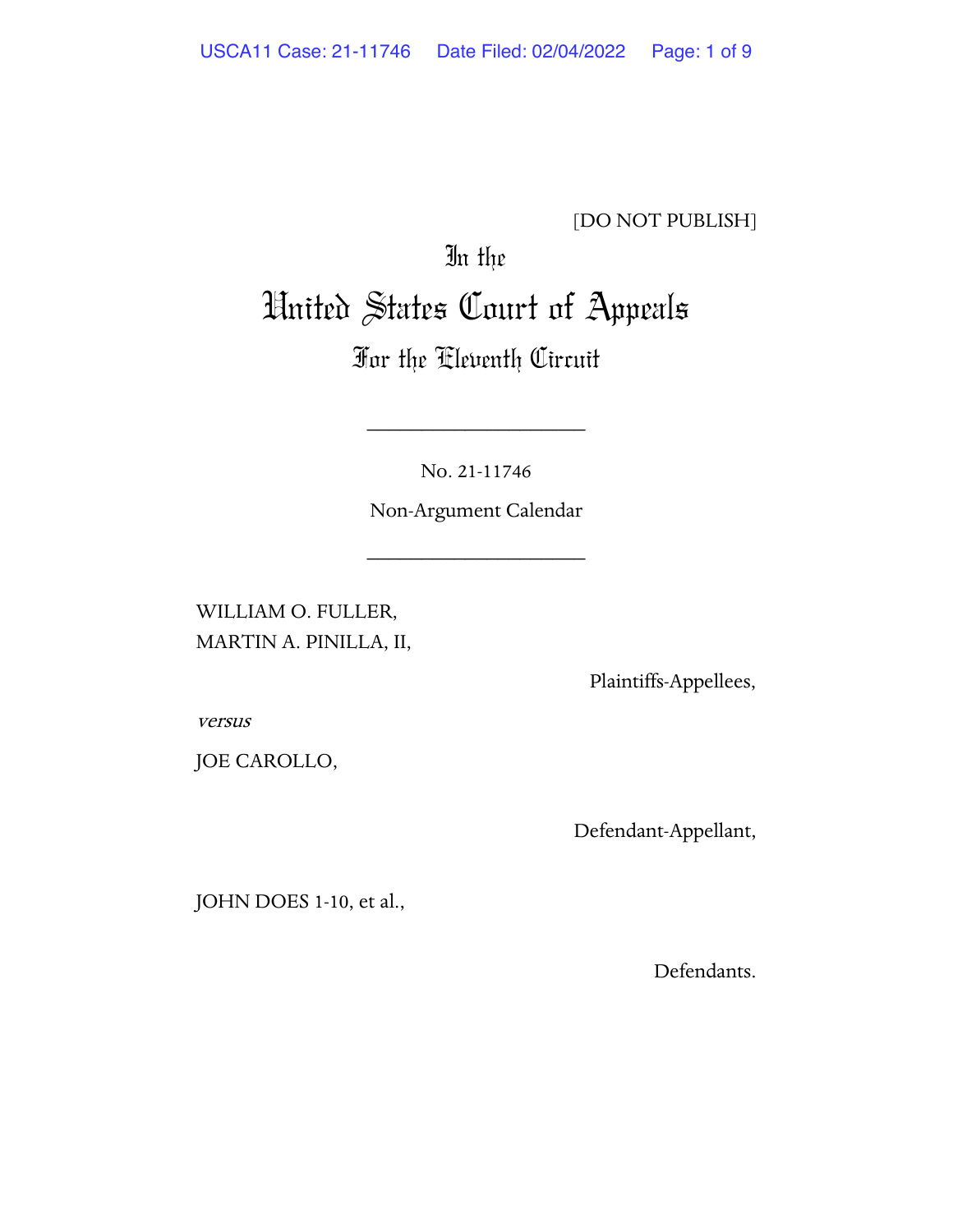\_\_\_\_\_\_\_\_\_\_\_\_\_\_\_\_\_\_\_\_

Appeal from the United States District Court for the Southern District of Florida D.C. Docket No. 1:18-cv-24190-RS

\_\_\_\_\_\_\_\_\_\_\_\_\_\_\_\_\_\_\_\_

Before WILLIAM PRYOR, Chief Judge, WILSON, and ANDERSON, Circuit Judges.

PER CURIAM:

Joe Carollo, a City Commissioner, appeals a second time a denial of immunity from a complaint filed by William O. Fuller and Martin A. Pinilla, businessmen from the Little Havana neighborhood of Miami, who allege that Carollo repeatedly harassed them in retaliation for their political support of his election opponent in violation of the First Amendment. See 42 U.S.C. § 1983. After briefing and oral argument, we dismissed Carollo's first appeal for lack of jurisdiction because it challenged a nonfinal order that granted the businessmen leave to amend their complaint. Fuller v. Carollo, 977 F.3d 1012 (11th Cir. 2020). Fuller and Pinilla amended their complaint, and the district court granted a partial dismissal based on legislative immunity and denied a dismissal based on qualified immunity. We affirm.

#### I. BACKGROUND

At this stage, we accept the allegations in the amended complaint as true and construe them in the light most favorable to the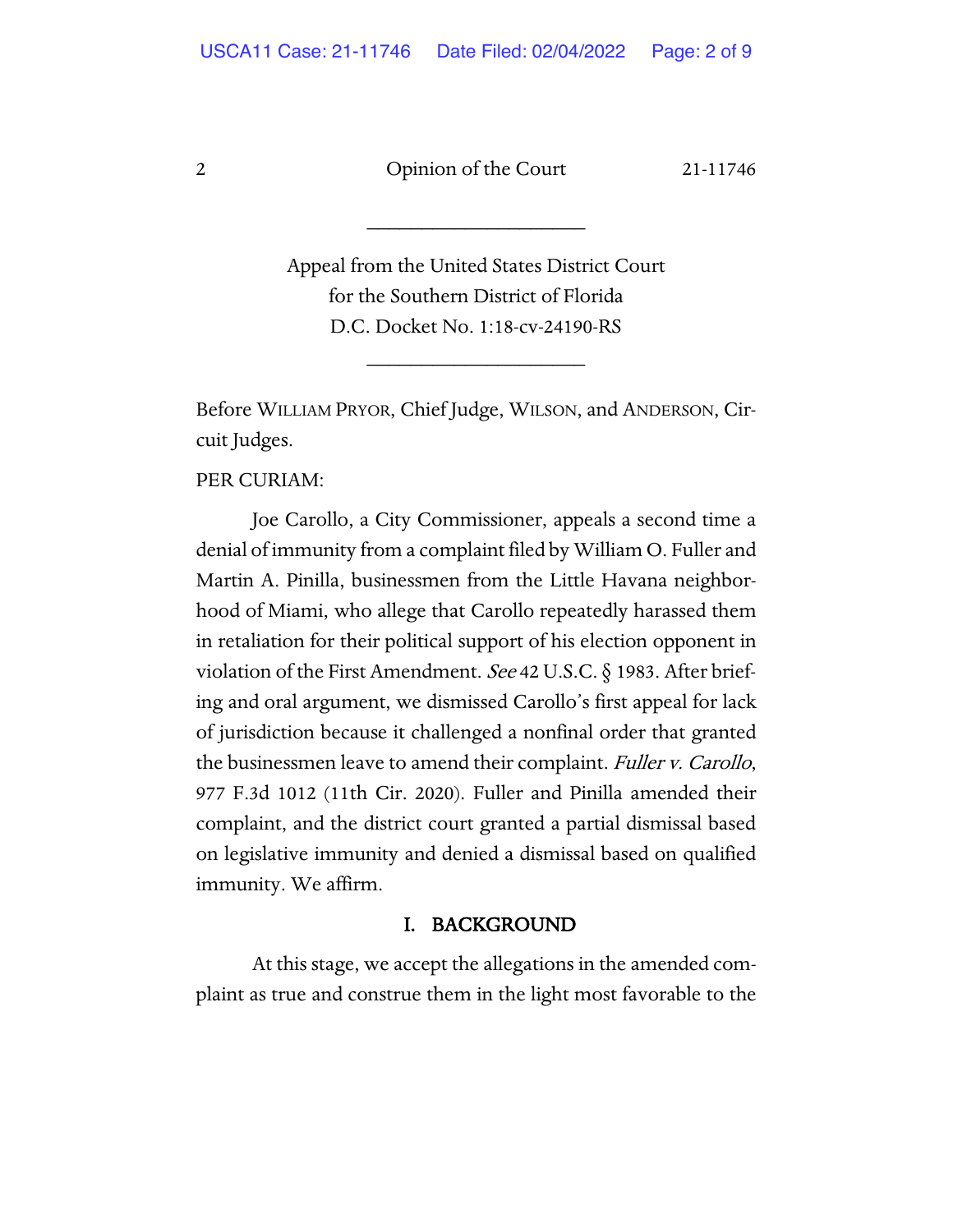plaintiffs. See Keating v. City of Miami, 598 F.3d 753, 762 (11th Cir. 2010). We need not rehash all the details of the proceedings that led to their first appeal. We limit our review to the allegations in the amended complaint that relate to Carollo's arguments for legislative and qualified immunity.

In 2017, Carollo was a candidate for city commissioner for the district 3 that includes Little Havana. Before the general election, he sought Fuller's political support and the two men appeared to have a good relationship. Carollo advanced to a runoff election against Alfie Leon.

After early voting for the runoff began, Leon held political rallies at a property Fuller owned that was adjacent to an early voting center. Carollo's campaign chief of staff, Steve Miro, noticed Pinilla at the rallies and notified Carollo. On the last day of early voting, Miro saw Pinilla at a rally, called Fuller, and demanded that he shut down the event. Carollo and Miro then used contacts in city government to shut down the rally. Carollo defeated Leon in the runoff election in November.

Less than a week later, at Carollo's direction, dozens of police, fire, building, and other officers raided Sanguich de Miami, a restaurant where Fuller and Pinilla were investors and landlords. Weeks later, Carollo introduced and voted for Ordinance 13733, which ended the temporary-use permits used to operate Sanguich. When Sanguich attempted to reopen, city officials twice shut it down acting on direct orders from Carollo and his associates. Carollo also targeted Sanguich at the Gay 8 Festival where it operated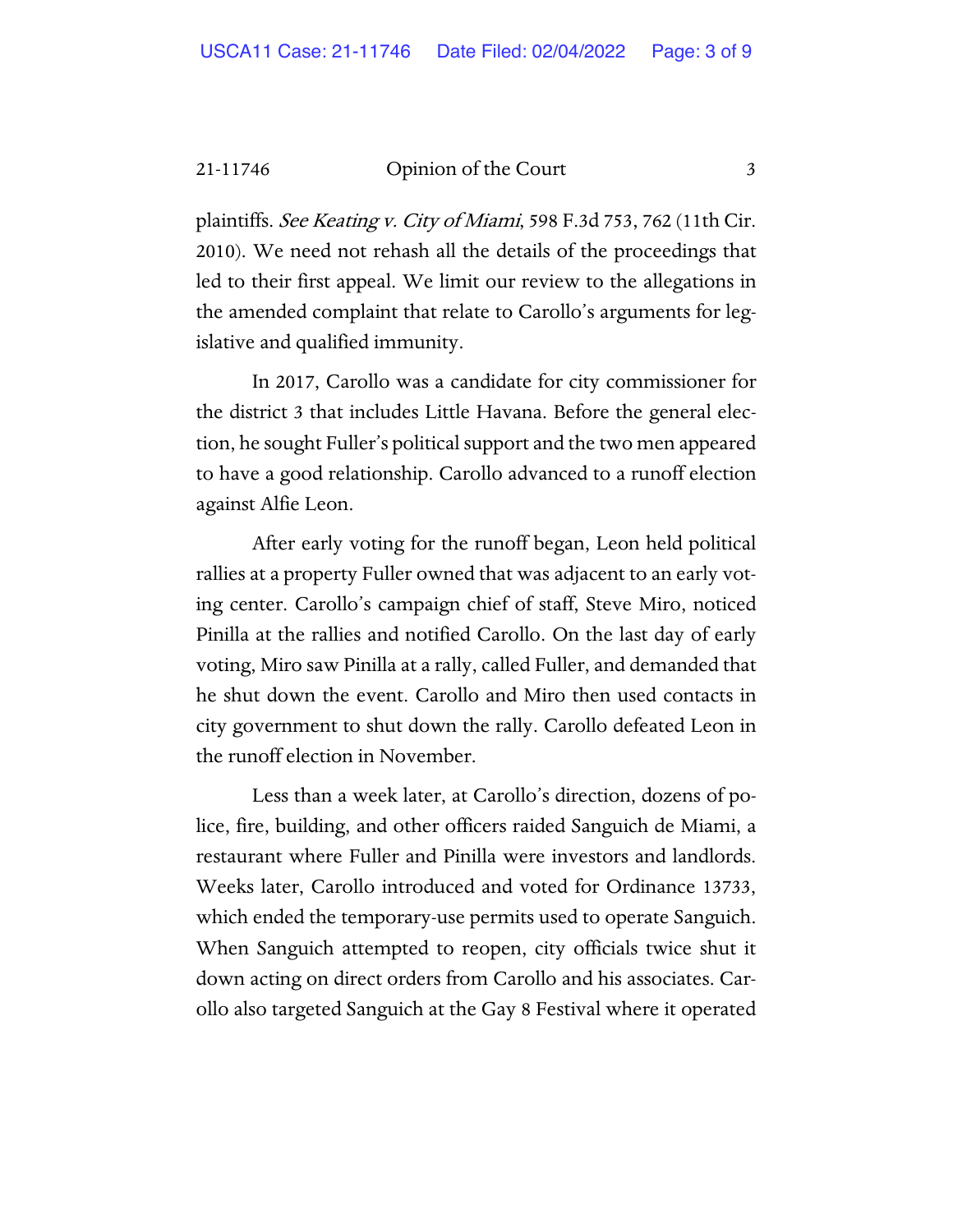as a tent vendor. Carollo and Miro voiced concerns about Sanguich selling contaminated food to a city fire inspector, who then performed an intrusive surprise inspection. Carollo did not target any other vendor at the festival. Sanguich eventually relocated to a property not owned by Fuller and Pinilla and resumed operations without interference.

A month after the runoff election, Carollo also attempted to shut down Fuller and Pinilla's office Christmas party. Carollo had Maria Lugo, a campaign advisor and former city employee, demand that the director of code enforcement shut down the event for lacking a special events permit. When an enforcement officer reported that the event did not violate the code, her supervisor (a friend of Lugo) instructed her to remain outside the event until it ended. Carollo also complained to the assistant city manager, who instructed the director to attend the party in person. The director later confirmed to Fuller that Carollo's actions were politically motivated.

Three months after the runoff, Carollo shut down the oneyear anniversary party of Union Beer Store after visiting the property with several police officers and code enforcement officer. Fuller and Pinilla were landlords for and partners in Union Beer.

That same month, Carollo also started harassing the Ball & Chain nightclub, which Fuller and two friends owned. Carollo and several associates visited the club's valet parking lot and photographed cars on the pretense of performing an "official investigation" of the operation. Later, Carollo visited residents of a nearby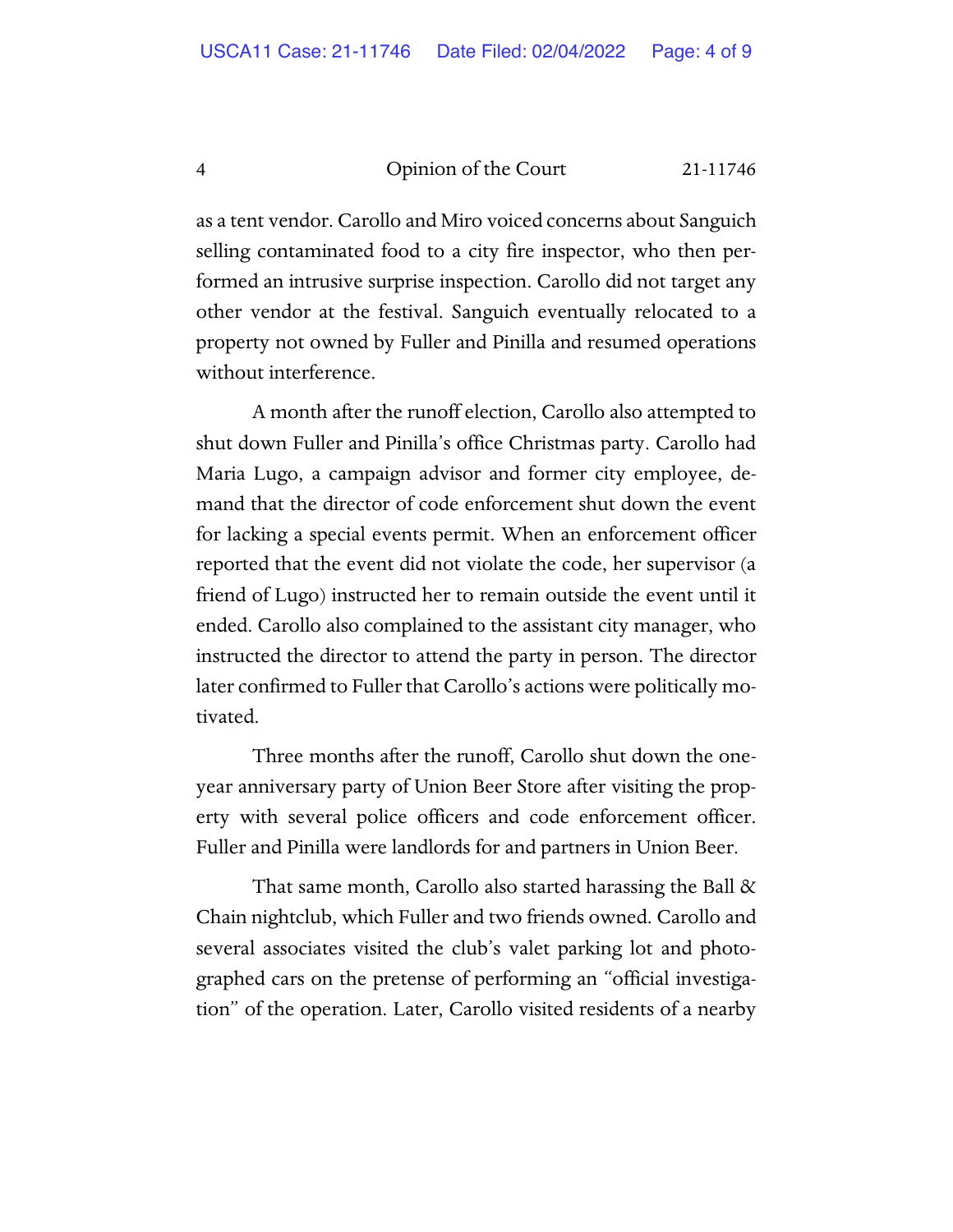building to solicit noise complaints against the club. Carollo also conducted a "park-and-walk" with city employees, including the acting director of code enforcement, to meet with a resident Carollo had prepped to make a noise complaint against the club. Carollo arranged the park-and-walk without the knowledge of the city manager. Carollo later texted a parking complaint to the city manager, who in turn directed three code officers and a police officer to force club employees to move their cars from the club's parking lot. The general manager of the club later discovered Carollo and a member of the code enforcement board behind the club attempting to solicit more noise complaints from neighbors.

Carollo also used his official authority to harass Fuller in other ways. For example, Carollo issued orders shutting down Domino Plaza, the customary site of the monthly Viernes Culturales festival hosted by an organization led by Fuller. And, after Carollo raised concerns about Fuller-owned properties during a meeting of the city commission, the city attorney sent an email to local administrators requesting a review of records of and the inspection of properties discussed at the meeting, most of which were owned by Fuller or his associates or were related to Fuller's businesses.

Fuller and Pinilla filed a complaint in the district court alleging that Carollo retaliated against them in violation of the First Amendment. *See* 42 U.S.C. § 1983. Carollo moved to dismiss based on qualified immunity and legislative immunity. A magistrate judge issued a report and recommendation that the district court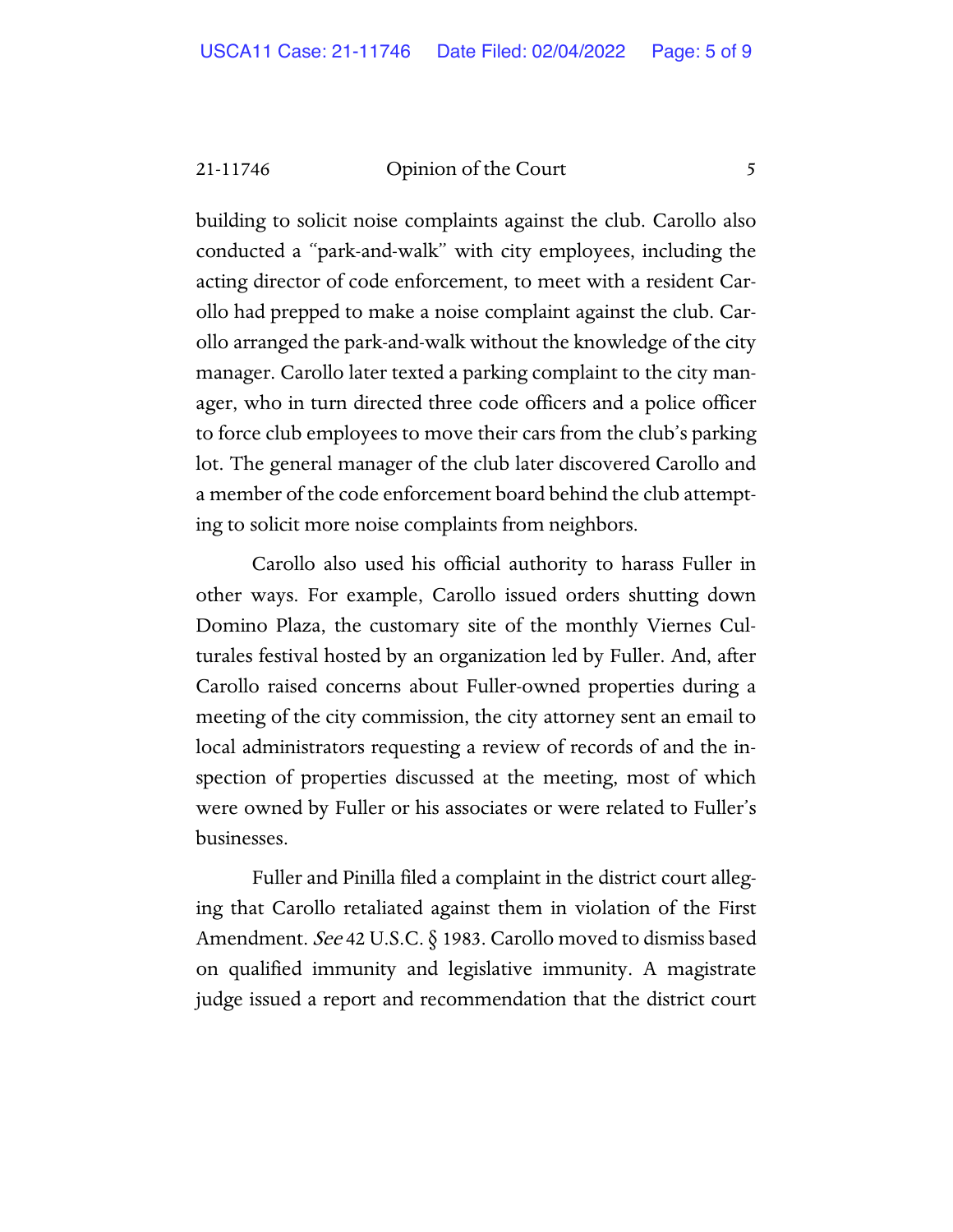grant Carollo's motion in part and deny it in part. The district court adopted that report and recommendation. And it granted Fuller and Pinilla leave to amend their complaint consistent with the report and recommendation. We dismissed Carollo's appeal of that order for lack of jurisdiction. Fuller, 977 F.3d 1012

After remand, Fuller and Pinilla filed a second amended complaint against Carollo. The amended complaint repeated many of the allegations made in the amended complaint.

Carollo moved to dismiss the amended complaint, which the district court granted in part and denied in part. Fed. R. Civ. P. 12(b)(6). The district court ruled that Carollo enjoyed legislative immunity as to "the passage of Ordinance 13733," but that he lacked legislative or qualified immunity for the "multiple actions directed solely at [Fuller and Pinilla] or directed at others who did business with [them]" and where his conduct "involve[d] code enforcement, something the Eleventh Circuit has stated is administrative, not legislative."

#### II. STANDARD OF REVIEW

We review *de novo* the denial of a motion to dismiss based on immunity from suit. *See Crymes v. DeKalb Cty.*, *Ga.*, 923 F.2d 1482, 1485 (11th Cir. 1991) (legislative immunity); Keating, 598 F.3d at 762 (qualified immunity).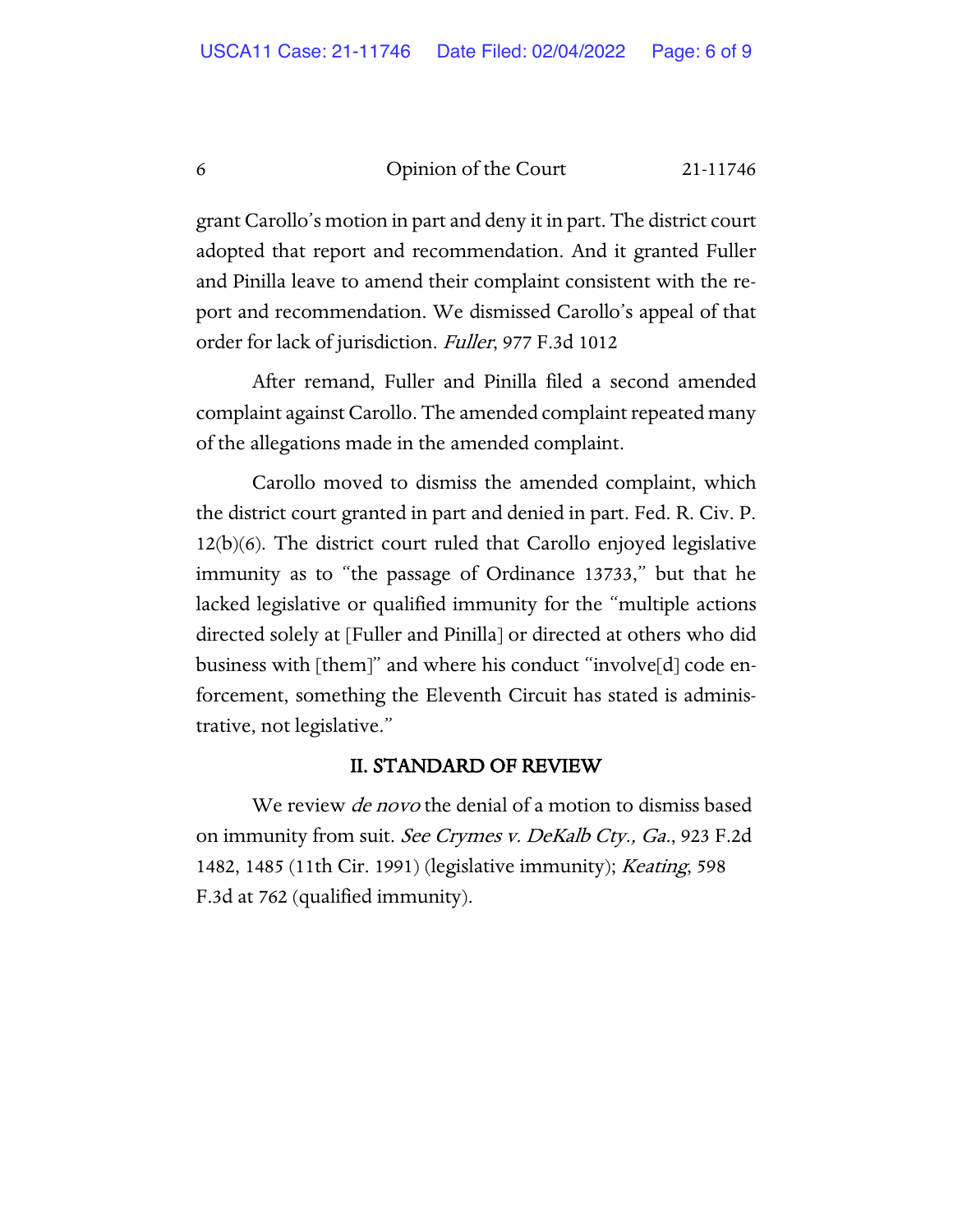#### III. DISCUSSION

We divide our discussion in two parts. First, we discuss Carollo's argument for legislative immunity. Second, we discuss Carollo's argument for qualified immunity.

A. The District Court Did Not Err by Partially Denying Carollo Legislative Immunity.

"Absolute legislative immunity extends only to actions taken within the sphere of legitimate legislative activity." Brown v. Crawford Cty., Ga., 960 F.2d 1002, 1011 (11th Cir. 1992) (internal quotation marks omitted). So, "[i]t is the official function that determines the degree of immunity required, not the status of the acting officer." Espanola Way Corp. v. Meyerson, 690 F.2d 827, 829 (11th Cir. 1982) (alteration adopted) (quoting *Marrero v. City* of Hialeah, 625 F.2d 499, 508 (5th Cir. 1980)). To enjoy absolute immunity, the legislator must engage in "[a] legislative act [that] involves policy-making rather than [the] mere administrative application of existing policies." Crymes, 923 F.2d at 1485. The act of "rulemaking . . . [is] legislative." *Id.* But the enforcement of laws against "specific individuals, rather than the general population, . . . [are] more apt to be administrative" and excluded from protection under the doctrine of legislative immunity. Id.

The district court did not err in partially denying Carollo's argument for legislative immunity. Fuller and Pinilla's amended complaint alleges that Carollo exceeded the bounds of his legislative responsibilities by repeatedly harassing their businesses.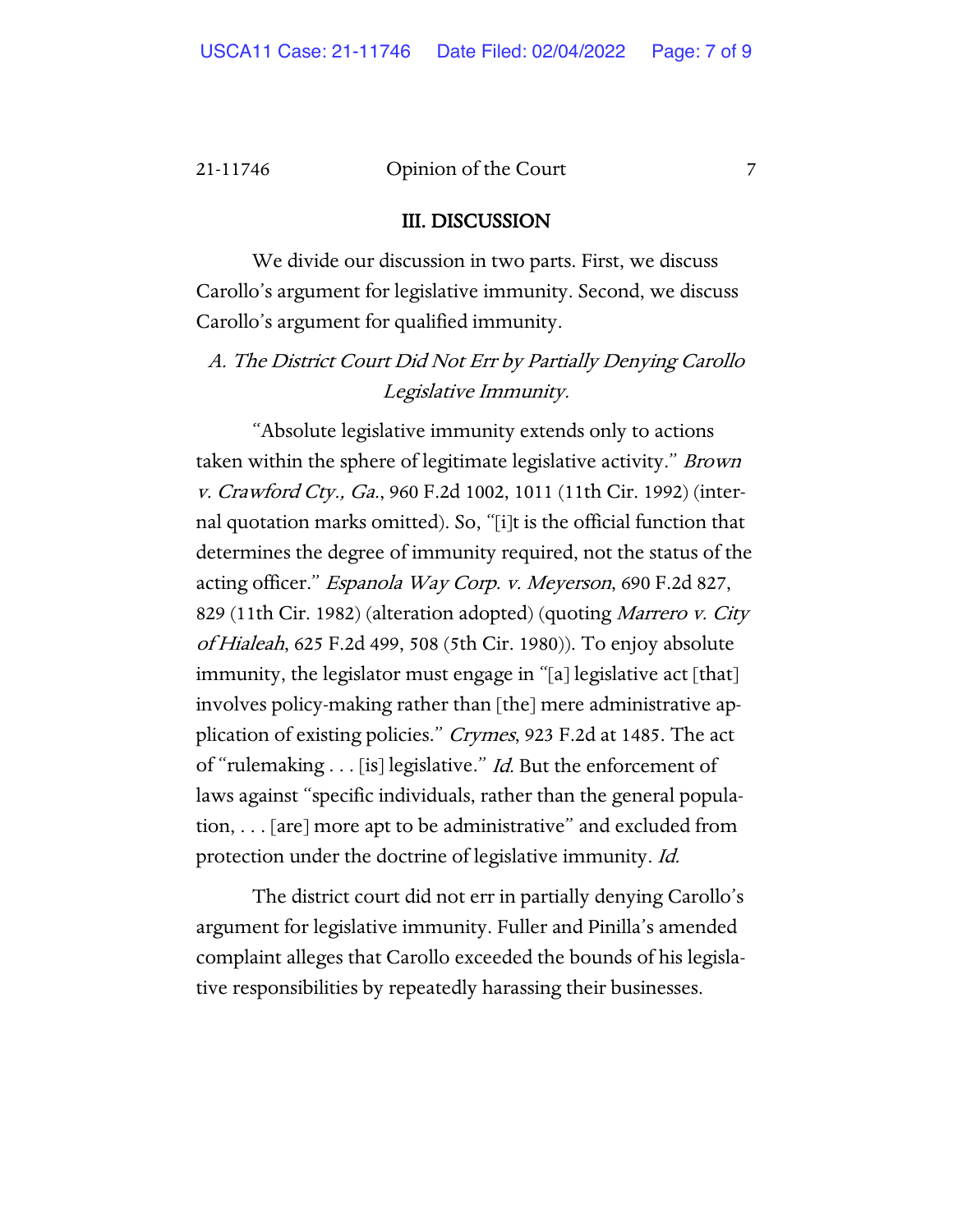Carollo's alleged enforcement actions were not legislative functions for which he was entitled to absolute immunity. Carollo argues that legislative immunity applies to "matters arising out of his Commission votes," but the district court ruled that he was immune from suit for actions related to the passage of Ordinance 13733. Carollo also argues that he is immune from suit for "introducing legislation to abolish the use of special masters," but Fuller and Pinilla deleted that allegation from their amended complaint. Carollo identifies no legislative function he allegedly performed for which the district court denied him absolute immunity.

### B. Carollo's Argument for Qualified Immunity Fails.

Carollo's argument for qualified immunity also fails. Carollo argues that the district court erred in determining that his actions fell outside "the allowable duties and functions of a City legislative policymaker." But the district court *agreed* that Carollo was acting in his discretionary capacity as a city commissioner. Carollo also argues that an investigative report attached to the complaint "rendered the[] First Amendment retaliation claims implausible," but the district court declined to consider the hearsay in that report. See Jones v. UPS Ground Freight, 683 F.3d 1283, 1294 (11th Cir. 2012). Carollo does not challenge that reasoning. And Carollo identifies no legal error in the ruling that the complaint against him alleges that he violated settled law prohibiting officials from retaliating against constituents who engage in political activities protected by the First Amendment.